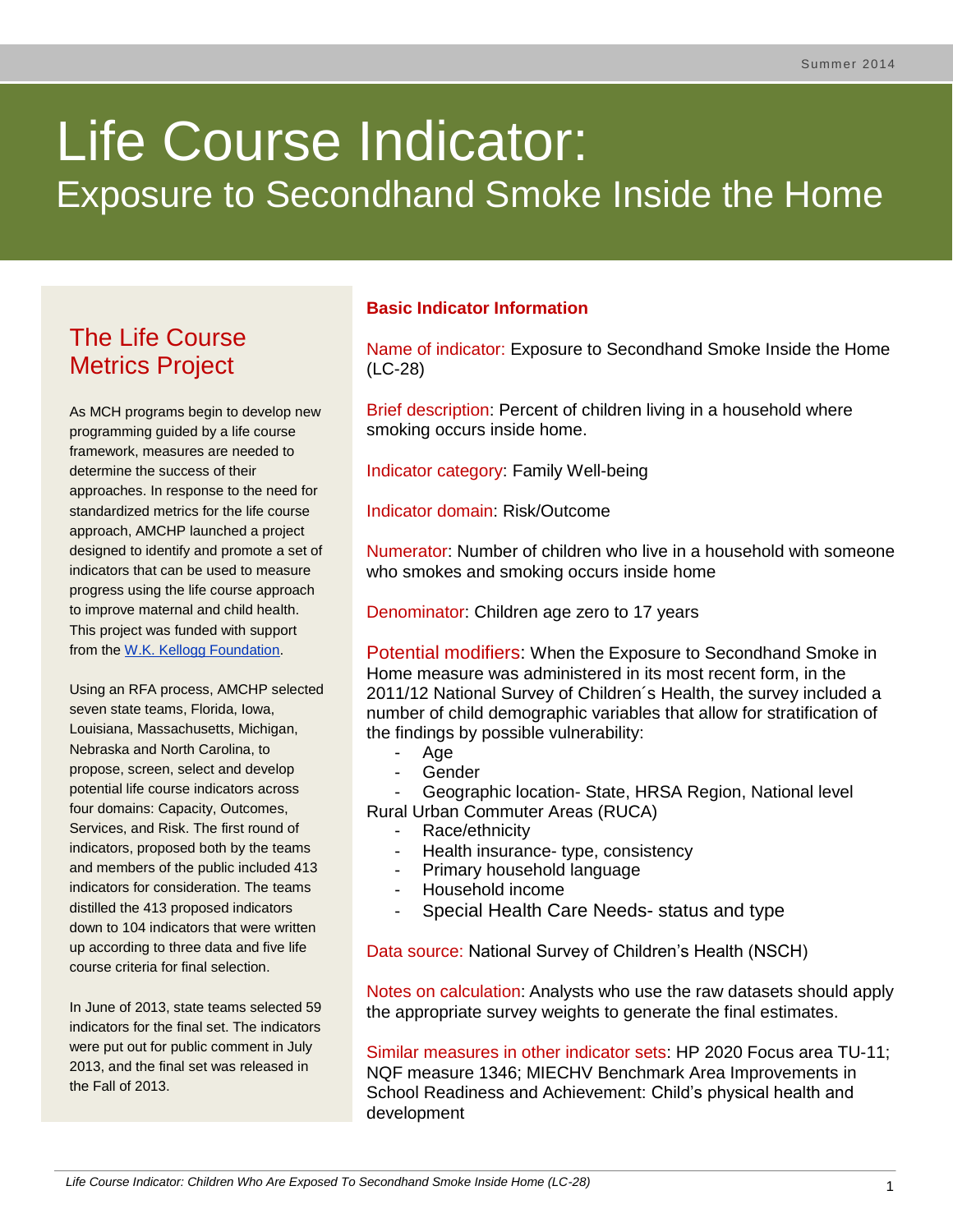# **Life Course Criteria**

#### *Introduction*

Secondhand smoke consists of the smoke from the burning end of a cigarette, pipe, or cigar, as well as the smoke exhaled out of the smoker's lungs. Secondhand smoke contains more than 7,000 different chemicals and chemical compounds, of which 250 are known to be harmful and 70 of which are known carcinogens including arsenic, benzene, and chromium [3, 23]. There is no safe level of exposure to secondhand tobacco smoke. The U.S. Environmental Protection Agency (EPA), the U.S. National Toxicology Program, the U.S. Surgeon General, and the International Agency for Research on Cancer have all labeled secondhand smoke as a known cancer-causing agent [23]. Secondhand smoke is a cause of more than 7,500 lung cancer deaths in nonsmokers each year [3], however, cancer is not the only negative health outcome attributed to secondhand smoke. Since 1964, 2.5 million nonsmokers have died from various causes as a result of secondhand smoke [24]. Second hand smoke has damaging effects on the heart and blood vessels which may increase the risk of heart disease and stroke [3]. Children suffer from serious health risks due to second hand smoke exposure including new cases of asthma and exacerbation of asthma symptoms, Sudden Infant Death Syndrome (SIDS), pneumonia, bronchitis, and middle ear infections [4]. Health issues caused by secondhand smoke create a personal, societal, and economic burden through morbidity and mortality that could be greatly reduced by smoking behavior changes in the home, the place where children are most commonly exposed [4]. Programs, services, and policies in a variety of sectors have the ability to reduce the percentage of children exposed to secondhand smoke and could alleviate significant individual health risks and public health disease burden if leveraged appropriately.

#### *Implications for equity*

In the United States, the percent of children who live in a household where someone uses cigarettes, cigars, or pipe tobacco was reduced between 2007 and 2011 (26.2 percent to 24.1 percent of children) [7,25]. Additionally, the overall percent of children living in a household where someone smokes tobacco inside the child's home declined from 7.6 percent in 2007 to 4.9 percent in 2011 [7,25]. Although reductions are encouraging, risk of exposure to secondhand smoke is disproportionately higher in certain populations.

Two of the most important predictors of childhood exposure to secondhand smoke in the home are socioeconomic status and race/ethnicity. Poverty, a marker for socioeconomic status, has significant systematic effects on child exposure to secondhand smoke within the home, with low-income children facing the greatest odds of exposure to secondhand smoke across all racial/ethnic groups [7]. Compared to children living at 400 percent FPL or greater, children living below 100 percent FPL, have 3.23 times the odds of exposure to secondhand smoke inside the home [7]. Nationally, the percentage of African American children who live in a household where someone uses cigarettes, cigars or pipe tobacco (25.0 percent) is lower than White non-Hispanic children (26.1 percent), however, African American children are at a significantly higher risk of being exposed to tobacco smoke inside their homes than non-Hispanic White or Hispanic children[25]. In 2011, 1.9 percent of Hispanic children, 5.2 percent of White children and 9.0 percent of Black children were exposed to secondhand smoke inside the home [25]. Gilpin et al (1999) found only 24 percent of African American smokers in California reported a smoke-free home which was far lower than Hispanic (58 percent), Asian (43 percent), or non-Hispanic White (32 percent) smokers. Overall, fifty percent of African American children and more than one-third of children from low-income families in smoking households are exposed to secondhand smoke inside the home [7].

Secondhand smoke exposure in the home also varies by geographic location and age of the child. Children living in rural locations are more likely to be exposed to secondhand smoke inside the home than children living in urban areas (12.4 vs. 6.5 percent)[7]. Prevalence of exposure to secondhand smoke inside the home also increases as children get older. For example, 4.8 percent of children age 0-5 years, 7.4 percent of children age 6-11 years and 10.4 percent of children age 12-17 years are exposed to secondhand smoke inside the home [7-8].

A child who lives in household where someone smokes is also more likely to begin using tobacco products in adolescence. [9-10]. While secondhand smoke exposure has been shown to lead to adverse health consequences, a lifetime of tobacco product use has a larger impact on risk for heart disease, stroke, and cancer [11]. The cyclical nature of the exposure to both the effects of secondhand smoke and modeled behavior leads to the socioeconomic and racial disparities in tobacco use, secondhand smoke exposure, and consequently, health outcomes.

#### *Public health impact*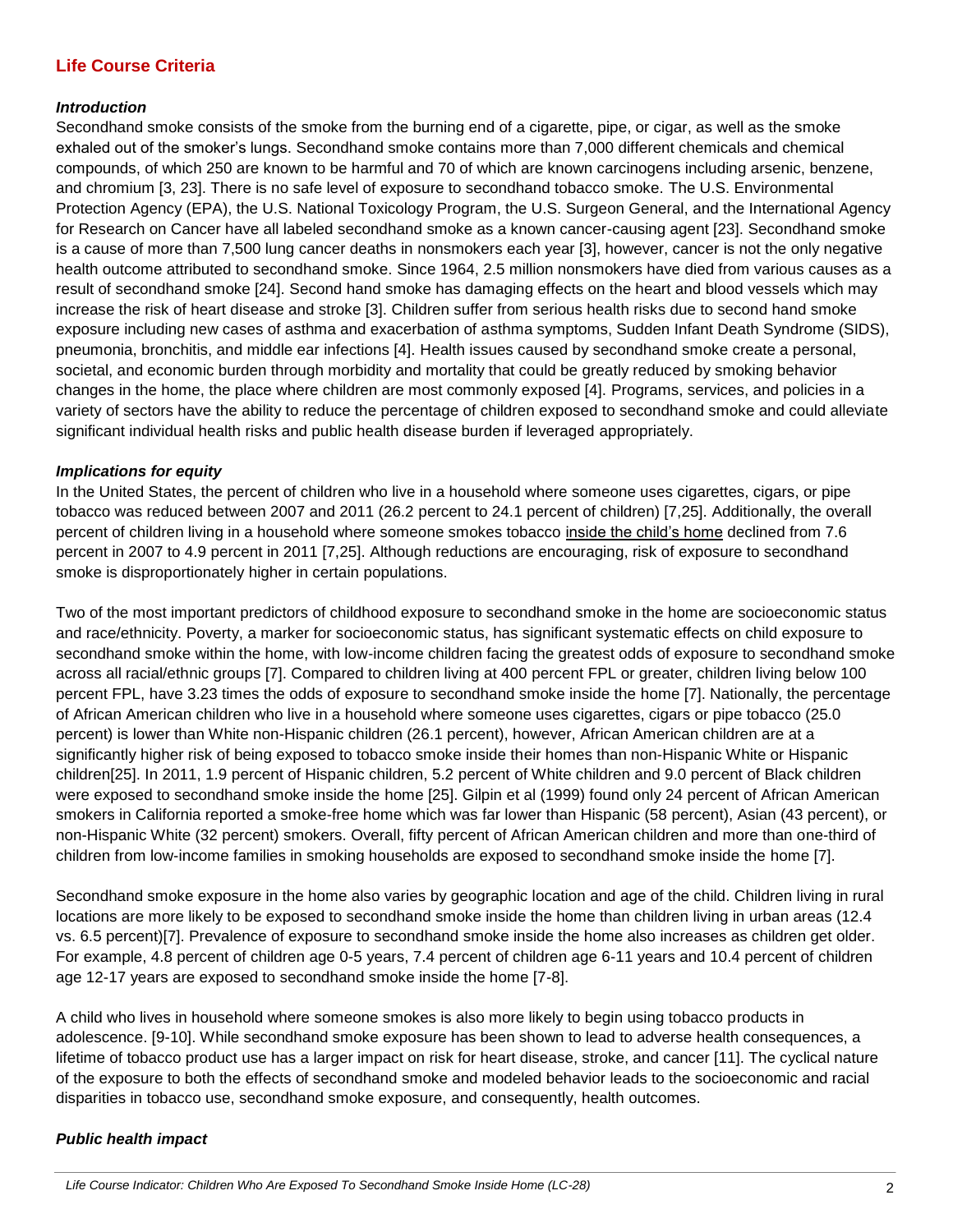Prevention of child exposure to secondhand smoke in the home is in the best interest of infants, children, and adolescents as exposure has been correlated with childhood health issues, onset of diseases in adulthood, barriers to educational achievement, and onset of adolescent use of tobacco products [12]. Secondhand smoke is a contributor to some of the most costly and prevalent chronic diseases in the United States. Each year second hand smoke causes 8,000 deaths from stroke, 34,000 premature deaths from heart disease, and 7,300 lung cancer cases among U.S. nonsmokers [3]. In addition, secondhand smoke contributes to infant mortality through increasing the risk of SIDS for infants who are exposed to secondhand smoke after birth. Infants who have died from SIDS have been found to have higher levels of biological markers for secondhand smoke than infants who died of other causes [3].

Exposure to secondhand smoke has been associated with increased health service utilization and negative health consequences, including increased number of sick visits to outpatient providers [13] and increased severity of illness [14]. Asthmatic children exposed to secondhand smoke have greater risk for emergency department utilization [26]. Overall, children who are exposed to environmental secondhand smoke had a higher frequency of sick visits and to the pediatrician's office [13]. Secondhand smoke exposure also increased a child's need for intensive care services when diagnosed with influenza [14]. For children who were hospitalized for influenza, those who also had secondhand smoke exposure were more likely to require intensive care, intubation, and require longer stays in the hospital [14]. Reducing exposure to secondhand smoke among children should also lead to a reduction in emergency department utilization, intensive care service need, and health care costs.

Increased utilization of health services and severity of health problems can reduce individual productivity as children, including engagement in school and later as adults in the form of missed work days. Interventions for parental cessation of smoking or counseling future parents to quit smoking can have a public health impact through both a reduction in smoking rates and a reduction in child secondhand smoke exposure. Preventing individuals from starting to smoke and increasing the opportunities for successful smoking cessation are critical to reducing exposure of children and other vulnerable populations to secondhand smoke exposure.

#### *Leverage or realign resources*

Smoking cessation interventions for parents designed to be implemented in family homes, pediatric clinics, and hospitals can encourage and assist parents in their efforts to quit smoking [15]. These interventions were most successful when providing high levels of follow-up with the parents, as well as nicotine replacement medication to assist in the cessation process [15]. However, success rates for cessation were less than one in four parents, which indicates a need for programs with greater efficacy and stronger education components to teach parents how to keep children safe from secondhand smoke in homes with an adult who smokes tobacco products.

Pediatric outpatient clinics have the opportunity to both monitor the child as well as provide educational materials to parents. The Clinical Effort Against Secondhand Smoke Exposure (CEASSE) intervention utilizes evidence-based practices to support identification of children exposed to secondhand smoke, identification of parental stage and intent to quit, and treatment program management [16]. This program presents an opportunity to bring not only identification and education into the child health visit, but also engage the parent in behavior modification to improve child outcomes.

Another approach is to implement tobacco control policies, such as cigarette excise taxes and smoke-free home legislation [17]. The impact of cigarette excise taxes has shown that for every \$1.00 increase, there is a 4 percent decrease in household tobacco use; however, no impact was shown for smoke-free home legislation. Legislation that limits smoking in work places and public places can also impact smoking cessation. A review of eleven studies found smoke-free work place policies were associated with a median 6.4 percent increase in smoking cessation among workers [28]. Through the Communities Putting Prevention to Work (CPPW) initiative, the American Lung Association worked with other national partners to develop an online curriculum on how to implement a smokefree policy in multi-unit housing properties like apartments and condominiums [35]. CDC's Healthy Homes and Lead Poisoning Branch has produced a manual for implementing smokefree policies in multi-unit housing for use by state and local Healthy Homes programs looking to reduce exposure to secondhand smoke [36].

The Environmental Protection Agency (EPA) supports Smoke-Free Home Pledge Campaigns that encourage individuals to designate that smoking cannot occur within their home [5]. The EPA also has partnered with the Department of Health and Human Services to encourage Head Start Centers to use tools such as these pledges to help low income families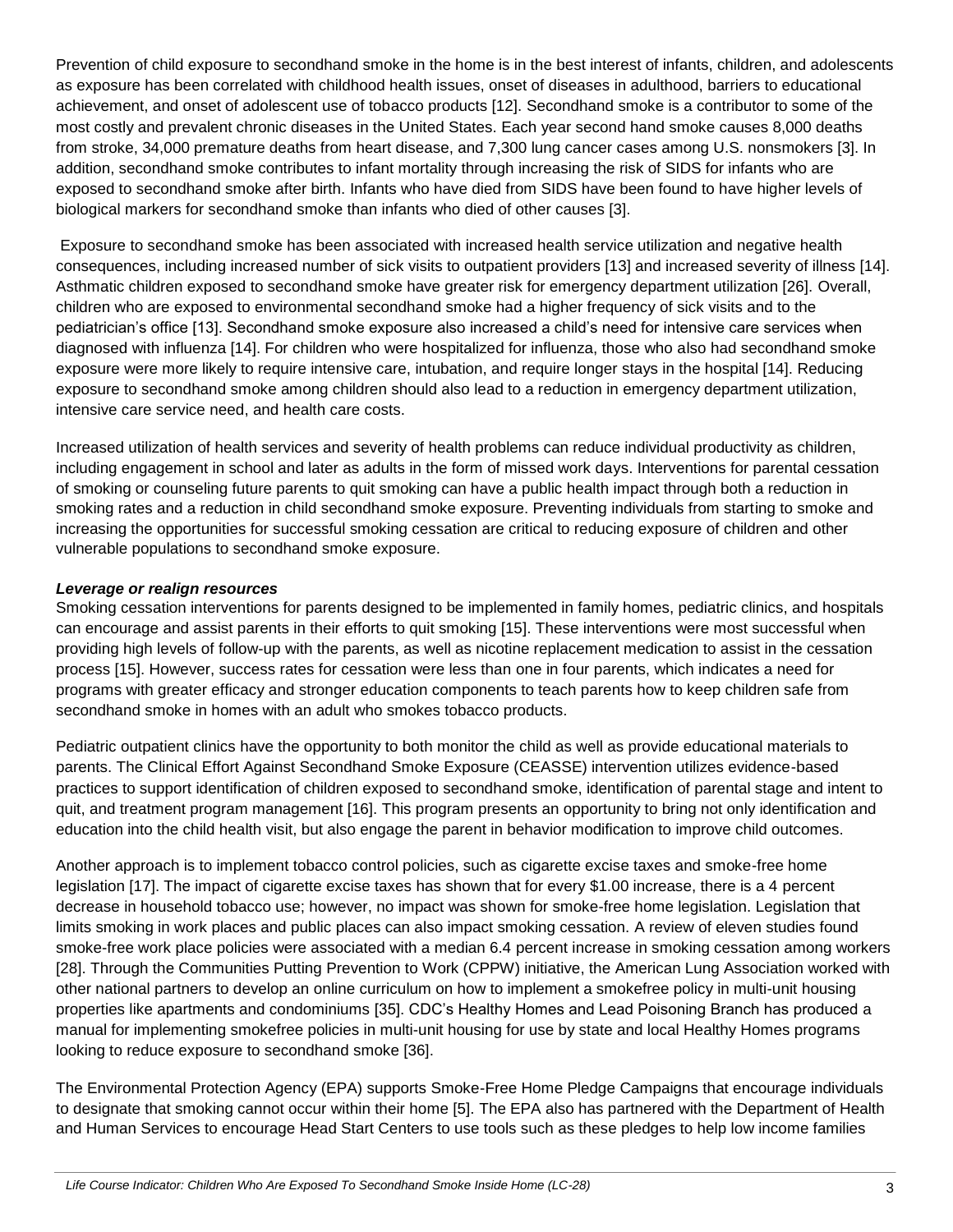learn about secondhand smoke health consequences and commit to smoke-free homes and cars [29]. Assessment of the success of the Oregon Smoke-Free Home Pledge Campaign found that one-third of households were able to implement a household smoking ban over the two-year study. While more than 90 percent of households indicated support for a ban of smoking in households with children, greater success in implementation was found for those who quit smoking or reduced consumption [18]. The EPA also provides a free bilingual (English & Spanish) educational brochure called *Secondhand Tobacco Smoke and the Health of Your Family.* The brochure is available for download at [epa.gov/smokefree/](http://www.epa.gov/smokefree/) and is designed to educate parents on the dangers of secondhand smoke and how to protect their families [30].

#### *Predict an individual's health and wellness and/or that of their offspring*

A meta-analysis of the research on effects of secondhand smoke exposure in children found correlations with SIDS, asthma, altered respiratory function, infection, cardiovascular effects, behavior problems, sleep difficulties, increased cancer risk, and a higher likelihood of smoking initiation [19]. Secondhand smoke has serious effects on children with asthma. Children regularly exposed to high levels of secondhand tobacco smoke are more likely to have moderate or severe asthma and decreased lung function than children with low levels of tobacco smoke exposure [26]. Secondhand smoke is also associated with sleep problems in asthmatic children including longer sleep-onset delay, sleep-disordered breathing parasomnias, daytime sleepiness, and overall sleep disturbance [27]. Exacerbation of asthma symptoms can lead to serious negative health effects that accompany poorly controlled asthma including weight gain, anxiety, depression, and loss of lung function [31,32]. Respiratory effects occurring later in life, including presence of chronic obstructive pulmonary disease (COPD), have also been associated with exposure to childhood secondhand smoke, even when controlling for current smoking and exposure as adults [21]. While many have considered individual smoking to be a larger factor in developing of heart and respiratory conditions in adulthood, exposure to secondhand smoke has been shown to have nearly the same impact as active smoking [22].

Children exposed to secondhand smoke in the home are more likely to have two or more neurobehavioral disorders, including learning disabilities, attention-deficit/hyperactivity disorder, behavioral and conduct disorders, and conditions requiring mental health counseling/treatment, even after controlling for sociodemographic variables [19]. Neurobehavioral conditions have been associated with higher likelihood to repeat a grade and show problem behaviors. Additionally, they have lower likelihood of being engaged in school and exhibiting positive social behaviors [20]. The presence of these adverse outcomes can cause lower educational attainment, limited earnings, substance abuse and trouble with the law.

In addition to secondhand smoke, children who are exposed to in home tobacco smoke are also exposed to thirdhand smoke. Thirdhand smoke is residual tobacco smoke contamination that lingers on skin, clothes, hair, home surfaces such as furniture and rugs, and even dust particles long after a cigarette is extinguished. While the issue of thirdhand smoke is still being researched, early findings show lingering tobacco smoke contaminants form new carcinogens (tobacco-specific nitrosamines)[33]. These carcinogens on dust particles and rugs/floors are of particular concern for young children as they spend more time in close contact with household floors than adults [34].

## **Data Criteria**

#### *Data availability*

The National Survey of Children's Health (NSCH), sponsored by the Maternal and Child Health Bureau of the Health Resources and Services Administration, examines the physical and emotional health of children ages zero to 17 years of age. The survey is administered using the State and Local Area Integrated Telephone Survey (SLAITS) methodology, and it is sampled and conducted in such a way that state-level estimates can be obtained for the 50 states, the District of Columbia, and the Virgin Islands. The survey has been designed to emphasize factors that may relate to the well-being of children, including medical homes, family interactions, parental health, school and after-school experiences, and safe neighborhoods. The Maternal and Child Health Bureau leads the development of the NSCH and NS-CSHCN survey and indicators, in collaboration with the National Center for Health Statistics (NCHS) and a national technical expert panel. The expert panel includes representatives from other federal agencies, state Title V leaders, family organizations, and child health researchers, and experts in all fields related to the surveys (adolescent health, family and neighborhoods, early childhood and development etc.). The most recent data set, the 2011-2012 NSCH, encompasses a sample size of more than 95,000 children with approximately 1,800 interviews completed in each of the 50 states and the District of Columbia.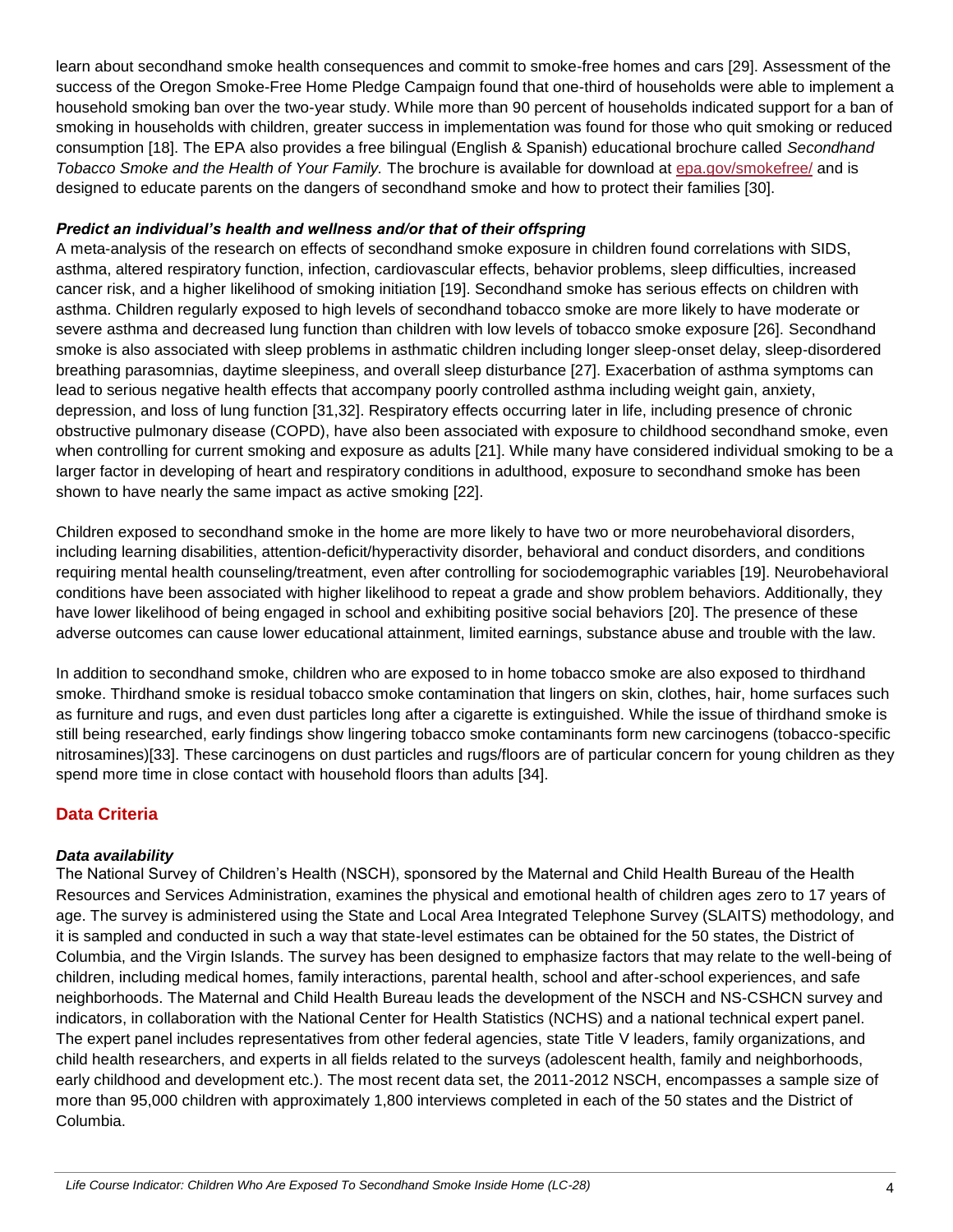MCH programs can readily gain immediate access to the data through datasets released by the National Center for Health Statistics, and on the MCHB sponsored Data Resource Center for Child and Adolescent Health website (childhealthdata.org). Data from the 2011/2012 NSCH were made available in early 2013. The survey questionnaire and raw dataset are available for download on the CDC's NCHS website in SAS format. The Data Resource Center (DRC) website provides data nationwide, for all 50 states and the District of Columbia. Additionally, both the raw datasets and the website allow users to stratify measures by sociodemographic groups, including but not limited to age, sex, race/ethnicity, primary household language, household income, and special health care needs. Cleaned, state-specific datasets with new variables that include national and state indicators are available at no cost in SAS and SPSS formats. For information on how to order state-specific sets, contact cahmi@ohsu.edu. Local data is not searchable. The NSCH is not administered annually. Over the past decade, the NSCH has been administered four times.

Data on child exposure to secondhand smoke inside home is currently collected every four years for the 50 states and the District of Columbia. The numerator is calculated from data reported by parents on (1) whether child lives in household with someone who smokes, and (2) whether smoking occurs inside the home. Parents are asked about the "current" status of smoking in the household.

#### *Data quality*

The Maternal and Child Health Bureau leads the development of the NSCH and NS-CSHCN survey and indicators, in collaboration with the National Center for Health Statistics (NCHS) and a national technical expert panel. The expert panel includes representatives from other federal agencies, state Title V leaders, family organizations, and child health researchers, and experts in all fields related to the surveys (adolescent health, family and neighborhoods, early childhood and development etc.).

The main limitation of the NSCH is that the information provided is from parent recollection of screenings received and perception of child's health and development over the past year. The survey methodology does not provide an opportunity for confirmation with medical records or physical measurements. The NSCH is weighted to represent the national population of non-institutionalized children age zero to 17 years. According to the survey documentation, missing data for income were relatively high for 2011-2012 data, and a study of nonresponse patterns indicated that excluding records with missing income could impact the representativeness of the remaining data; therefore, a data file with imputed values for income is provided to be used with the datasets.

The NSCH documentation presents both response rates and completion rates. For 2011-2012 data, the combined national response rate for both landline and cell phone samples was 23 percent. The completion rate, which is calculated as the proportion of households known to include children that completed all sections up to and including Section 6 (for children less than six years of age) or Section 7 (for children six to 17 years of age), was 54.1 percent for the landline sample and 41.2 percent for the cell-phone sample.

Qualitative testing of the entire 2007 National Survey of Children´s Health was conducted by the National Center for Health Statistics. They conducted cognitive interviews with the 2007 NSCH Computer-Assisted Telephone Interview (CATI) to make sure the entire survey instrument was functioning properly. N=640 interviews were completed over 3 days in December 2006. The questionnaire was then revised and finalized based on feedback from participants in these interviews.

Previously validated questions and scales are used when available. All aspects of the survey are subjected to extensive literature and expert review. Respondents' cognitive understanding of the survey questions is assessed during the pretest phase and revisions made as required. All final data components are verified by NCHS and DRC/CAHMI staff prior to public release. Face validity is conducted in comparing results with prior years of the survey and/or results from other implementations of items.

The measure is utilized by the federal Maternal and Child Health Bureau (MCHB) in their children's health chartbook following the 2007 NSCH data release [1].

## *Simplicity of indicator*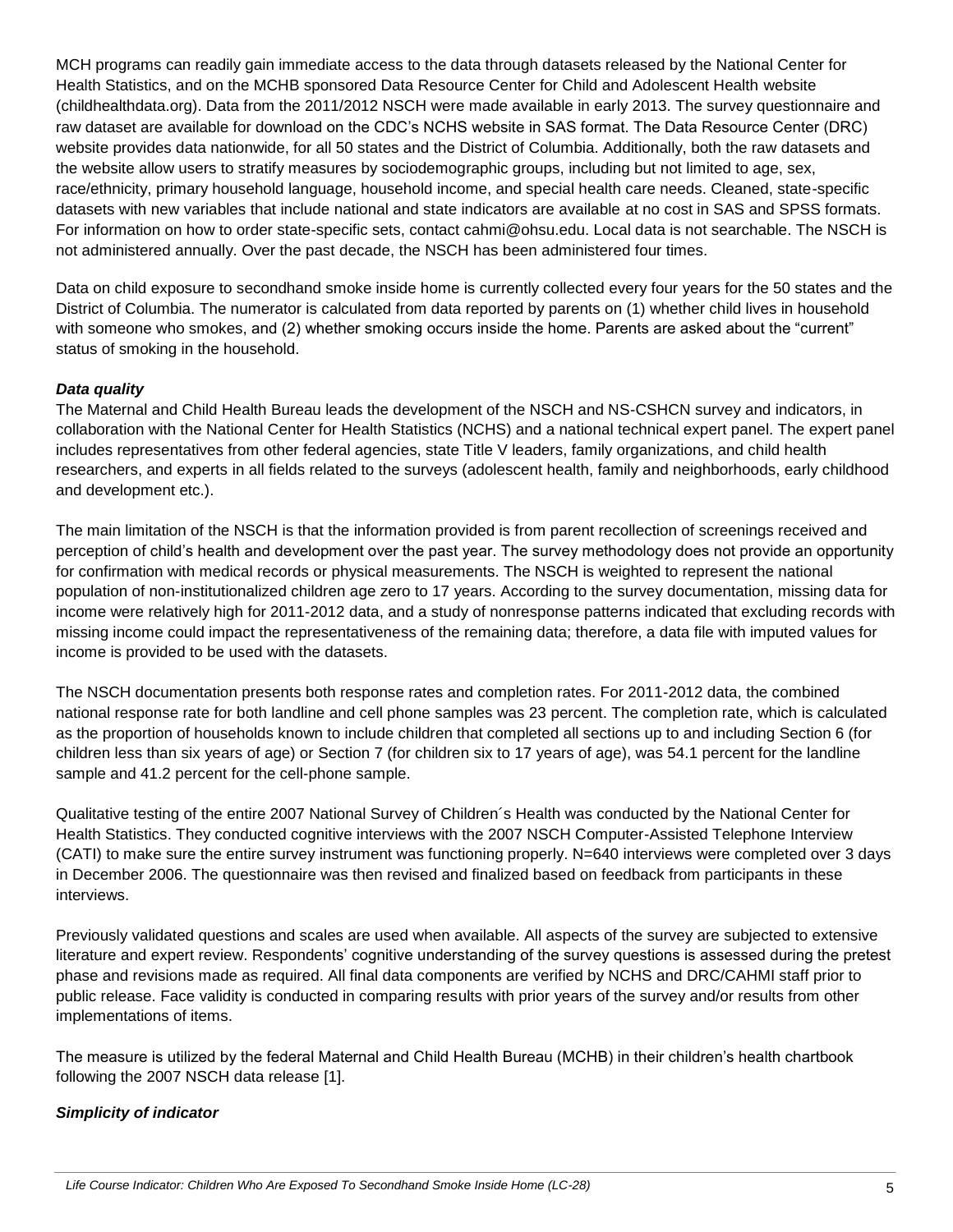The level of complexity in calculating and explaining this indicator is low. The numerator and denominator are simple. Data weighting, indexing, or adjustments are not required and the statistical formula is straightforward. Reducing child exposure to secondhand smoke is a common focus area among professionals and communities and one that community members can understand. In fact, numerous government, national, and community groups have been addressing child exposure to secondhand smoke:

#### **References**

[1] U.S. Department of Health and Human Services, Health Resources and Services Administration, Maternal and Child Health Bureau. The Health and Well-Being of Children: A Portrait of States and the Nation 2007. Chartbook based on data from the 2007 National Survey of Children's Health. http://mchb.hrsa.gov/nsch07/index.html.

[2] U.S. Department of Health and Human Services. *Children and Secondhand Smoke Exposure. Excerpts from The Health Consequences of Involuntary Exposure to Tobacco Smoke: A Report of the Surgeon General.* Atlanta, GA: U.S. Department of Health and Human Services, Centers for Disease Control and Prevention, Coordinating Center for Health Promotion, National Center for Chronic Disease Prevention and Health Promotion, Office on Smoking and Health, 2007.

[3] Centers for Disease Control and Prevention. Smoking & Tobacco Use: Health Effects of Secondhand Smoke. Atlanta: U.S. Department of Health and Human Services, Centers for Disease Control and Prevention, National Center for Chronic Disease Prevention and Health Promotion, Office on Smoking and Health. http://www.cdc.gov/tobacco/data\_statistics/fact\_sheets/secondhand\_smoke/health\_effects Accessed 2012 Feb 21]

[4] U.S. Department of Health and Human Services. **[The Health Consequences of Involuntary Exposure to Tobacco Smoke: A Report of the](http://www.surgeongeneral.gov/library/secondhandsmoke/secondhandsmoke.pdf)  [Surgeon General: Secondhand Smoke: What It Means To You.](http://www.surgeongeneral.gov/library/secondhandsmoke/secondhandsmoke.pdf) <a>**. (PDF-11.05 MB) Atlanta: U.S. Department of Health and Human Services, Centers for Disease Control and Prevention, National Center for Chronic Disease Prevention and Health Promotion, Office on Smoking and Health, 2006 [accessed 2011 Mar 11].

[5] U.S. Environmental Protection Agency. Indoor Air: Reduce Exposure to Environmental Tobacco Smoke (ETS). http://www.epa.gov/smokefre/index.html [accessed 2012 Feb 21].

[6] Healthy People 2020. 2020 Topics and Objectives: Tobacco Use. TU-11 and TU-14. Available: http://www.healthypeople.gov/2020/topicsobjectives2020/objectiveslist.aspx?topicId=41 Accessed: February 21, 2013.

[7] Child and Adolescent Health Measurement Initiative. 2007 National Survey of Children´s Health, Data Resource Center for Child and Adolescent Health website.

[8] Singh GK, Siahpush M, Kogan MD. Disparities in children´s exposure to environmental tobacco smoke in the United States, 2007. Pediatrics. 2010;126(1):4-13.

[9] U.S. Department of Health and Human Services. Reducing Tobacco Use: A Report of the Surgeon General. Atlanta: U.S. Department of Health and Human Services, Centers for Disease Control and Prevention, National Center for Chronic Disease Prevention and Health Promotion, Office on Smoking and Health, 2000 [accessed 2013 Feb 20].

[10] U.S. Department of Health and Human Services. **[Preventing Tobacco Use Among Young People: A Report of the Surgeon General](http://www.cdc.gov/tobacco/data_statistics/sgr/1994/index.htm)**. Atlanta: U.S. Department of Health and Human Services, Centers for Disease Control and Prevention, Office on Smoking and Health, 1994 [accessed 2012 Feb 14].

[11] Centers for Diesease Control and Prevention. Smoking & Tobacco Use: Health Effects. Atlanta: U.S. Department of Health and Human Services, Centers for Disease Control and Prevention, National Center for Chronic Disease Prevention and Health Promotion, Office on Smoking and Health. [http://www.cdc.gov/tobacco/basic\\_information/health\\_effects/index.htm](http://www.cdc.gov/tobacco/basic_information/health_effects/index.htm) [accessed 2013 Feb 20].

[12] Treyster Z, Gitterman B. Second hand smoke exposure in children: environmental factors, physiological effects, and interventions within pediatrics. Rev Environ Health. 2011;26(3):187-95.

[13] Kum-Nji P, Meloy LD, Keyser-Marcus L. The prevalence and effects of environmental tobacco smoke exposure among inner-city children: lessons for pediatric residents. Acad Med. 2012 Dec;87(12):1772-8.

[14]Wilson KM, Pier JC, Wesgate SC, Cohen JM, Blumkin AK. Secondhand tobacco smoke exposure and severity of influenza in hospitalized children. J Pediatr. 2013 Jan;162(1):16-21.

[15] Rosen LJ, Noach MB, Winickoff JP, Hovell MF. Parental smoking cessation to protect young children: a systematic review and meta-analysis. Pediatrics. 2012 Jan;129(1):141-52. <http://www.ncbi.nlm.nih.gov/pubmed/22201152>

[16] Winickoff JP, Park ER, Hipple BJ, Berkowitz A, Vieira C, Friebely J, Healey EA, Rigotti NA. Clinical effort against secondhand smoke exposure: development of framework and intervention. Pediatrics. 2008 Aug;122(2):e363-75.<http://www.ncbi.nlm.nih.gov/pubmed/18676523>

[17] Hawkins SS, Chandra A, Berkman L. The impact of tobacco control policies on disparities in children's secondhand smoke exposure: a comparison of methods. Matern Child Health J. 2012 Apr;16 Suppl 1:S70-7.